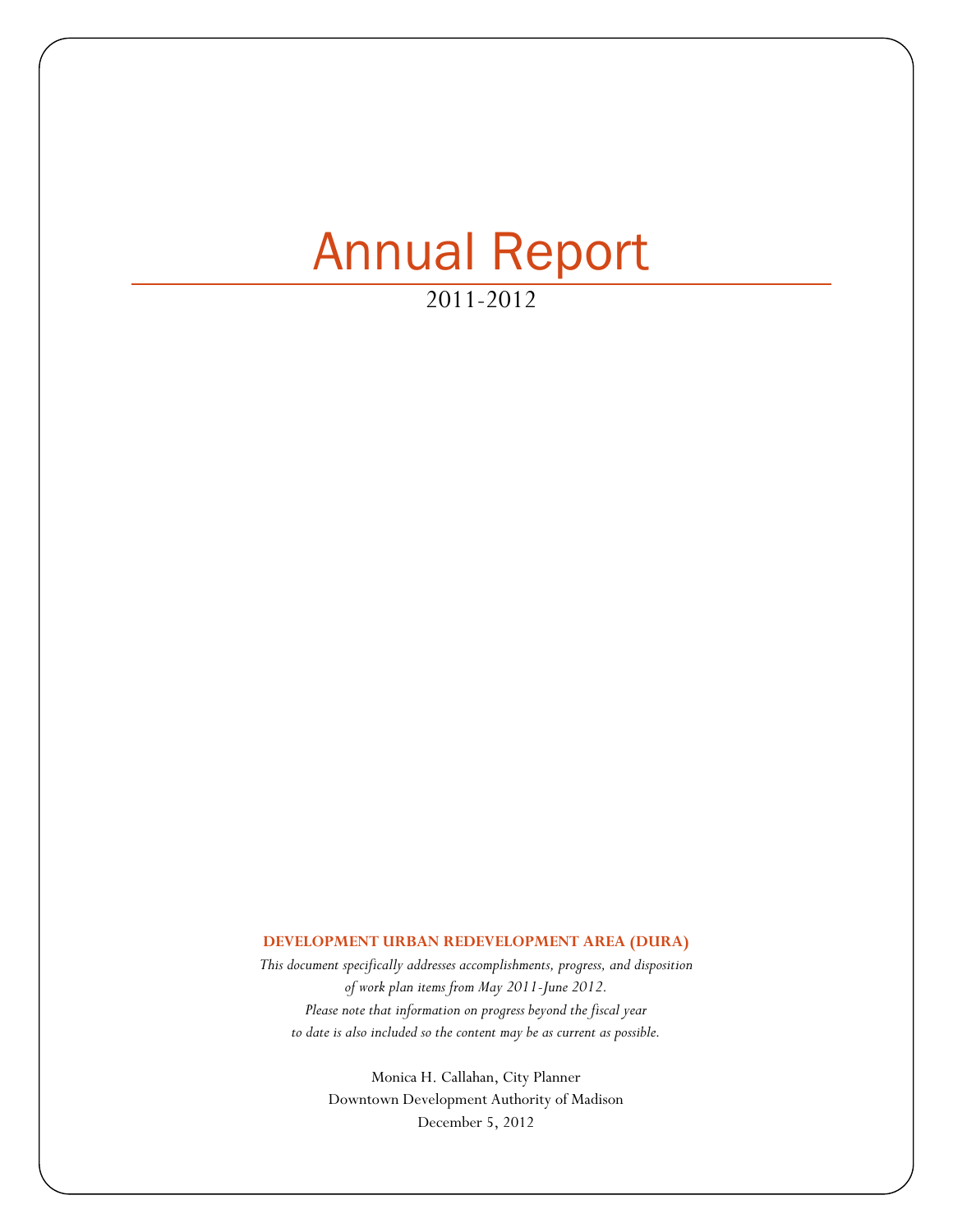## Downtown Urban Redevelopment Plan *[2011-2021]*

### Progress on 20-Yr Redevelopment Timeline

The following summarizes plan implementation and activity by the Downtown Development Authority of Madison (DDA) as the redevelopment agency of the City of Madison.

| <b>Objective</b>                                                             | <b>Work Scope &amp; Purpose</b>                                                                                                                                                                                                         | <b>Report</b>                                                                                                                                                                                                                 |
|------------------------------------------------------------------------------|-----------------------------------------------------------------------------------------------------------------------------------------------------------------------------------------------------------------------------------------|-------------------------------------------------------------------------------------------------------------------------------------------------------------------------------------------------------------------------------|
| <b>Opportunity Zone</b><br>Designation<br>Item 1 - 1YR Plan                  | Prepared application to DCA for OZ designation<br>to secure state's highest job tax credit benefits<br>[\$3,500 X 5yr X # employees] to encourage<br>expansion of existing businesses and recruitment<br>of new businesses to DURArea.  | > Designated – December 6, 2011<br>> 10YR DESIGNATION                                                                                                                                                                         |
|                                                                              |                                                                                                                                                                                                                                         | > Lunch-N-Learn: Property Owners &<br>Existing Businesses - January 12, 2012                                                                                                                                                  |
| Land Assembly for<br>Commercial<br>Redevelopment<br>Item 2 - 1YR Plan        | Secured land as economically feasible to acquire<br>land via purchase or donation to formulate and<br>stimulate future commercial development<br>projects and objectives (ongoing).                                                     | $>$ Goal $-10$ Acres<br>$>$ 10.531 acres assembled                                                                                                                                                                            |
|                                                                              |                                                                                                                                                                                                                                         | > Bull St. Properties – March 2011<br>> Hart Donation - May 2011<br>> 408 W. Washington St. - August 2011<br>> Sanford Donation - December 2011<br>> City/Gilmore Donation-October 2012<br>> Ervin Properties - December 2012 |
| Canaan Historic<br>Neighborhood<br>Item 3 - 1YR Plan                         | Hosted public meetings to complete needs<br>assessment and citizen support for public<br>infrastructure and improvements, neighborhood<br>commercial, and residential assistance.                                                       | > Town Hall - August 18, 2011<br>> Town Hall - November 5, 2011<br>> Town Hall - December 13, 2012<br>(rescheduled from Nov 15, pending)                                                                                      |
| <b>Requisition of</b><br><b>Surplus Property</b><br>Item 4 - 1YR Plan        | Requested City declaration of any city-owned<br>surplus properties located within the Downtown<br>Urban Redevelopment Area, specifically the W.<br>Washington Street Gateway, to augment land<br>assembly and redevelopment objectives. | > Pending December 2012<br>> Town Walk Greenspace Lot<br>> Old Carmichael Car Lot                                                                                                                                             |
| Community<br><b>Development Block</b><br><b>Grant I</b><br>Item 5 - 1YR Plan | Assisted preparation and secured a CBDG grant<br>for infrastructure and stormwater improvements<br>[\$680,118] in low-to-moderate income residential<br>area to alleviate periodic flooding and damage of<br>homes, yards, and streets. | > Awarded – September 5, 2012<br>> \$500,000 - maximum award possible<br>> Allen-Smith Consulting (Monroe)<br>> Commencement - October 25, 2012                                                                               |
|                                                                              |                                                                                                                                                                                                                                         | Annual Report                                                                                                                                                                                                                 |
|                                                                              |                                                                                                                                                                                                                                         |                                                                                                                                                                                                                               |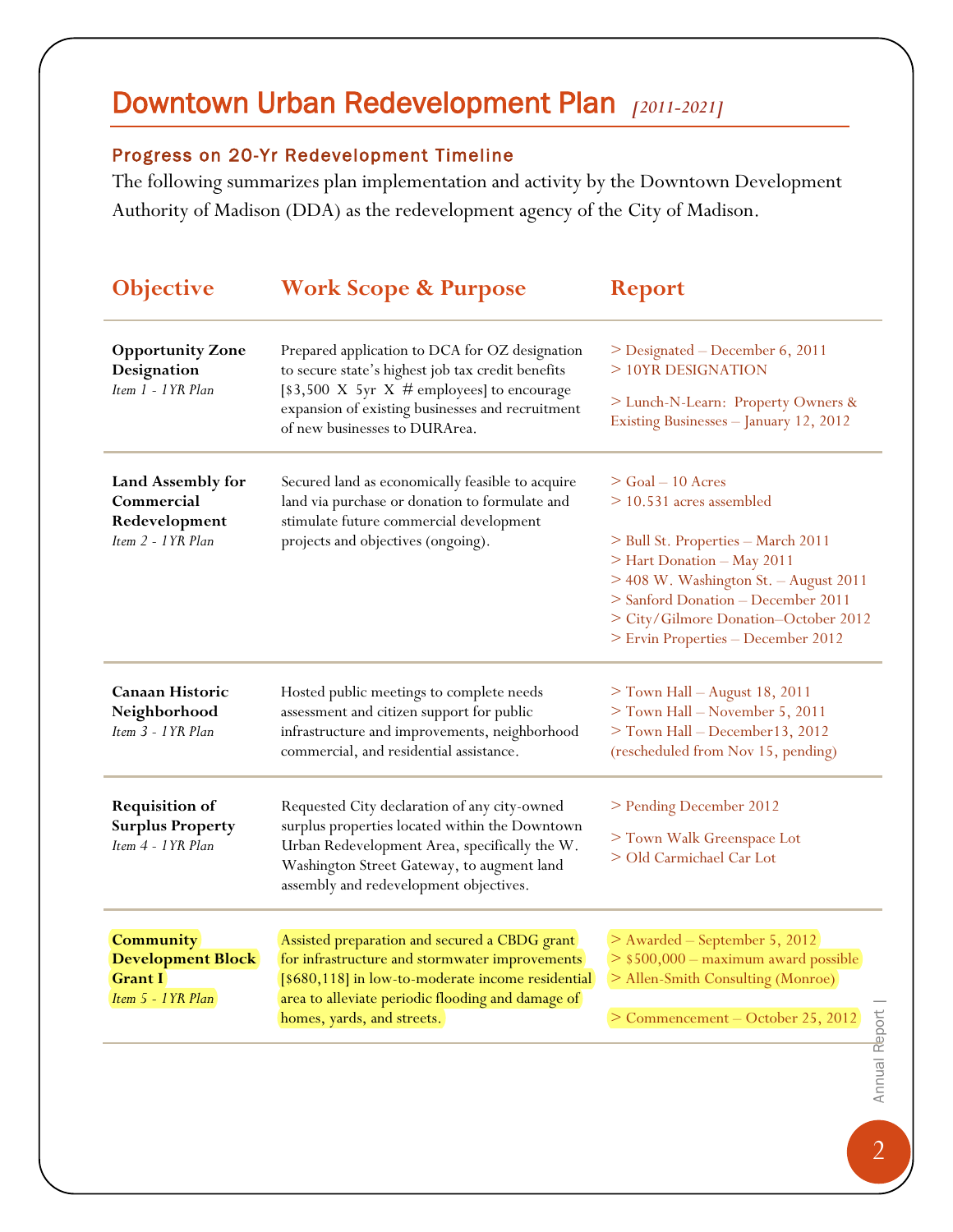| <b>Revitalization Area</b><br><b>Strategy</b><br>Item 6 - 1YR Plan        | Prepared application to DCA for RAS designation<br>to secure preferred grant status [20 extra points<br>on future CBDG grants and can apply ever year<br>for 3 years] to maximize leveraging of local<br>revenues bringing opportunity to low/mod areas.                                                                                                                   | > Awarded - September 5, 2012<br>> 3YR DESIGNATION<br>$> 1$ of 5 selected<br>> 12 in state of total 694 cities/counties                                                                                                                        |
|---------------------------------------------------------------------------|----------------------------------------------------------------------------------------------------------------------------------------------------------------------------------------------------------------------------------------------------------------------------------------------------------------------------------------------------------------------------|------------------------------------------------------------------------------------------------------------------------------------------------------------------------------------------------------------------------------------------------|
| Stormwater<br><b>Engineering Report</b><br>Item 7 - 1YR Plan              | Assisted preparation and secured survey and pre-<br>engineering services to complete necessary field<br>inventory and to prepare and improve viability of<br>stormwater CBDG grant award.                                                                                                                                                                                  | > Completed March 2012<br>> Georgia Civil, Inc. (Madison)                                                                                                                                                                                      |
| Neighborhood<br>Investment<br>Programs<br>Item 8 - 1YR Plan               | Researched and planned three neighborhood<br>investment programs and approached potential<br>partners to revitalize and reinforce residential<br>neighborhood.                                                                                                                                                                                                             | > In Progress:<br>formulating Neighborhood Action Group,<br>and seeking grant funding/donations.                                                                                                                                               |
| <b>Public-Private</b><br>Partnership<br>Item 1 - 3YR Plan                 | Courted at one public-private partnership for<br>redevelopment within the Urban Redevelopment<br>Area to encourage development of alternative<br>housing forms for diversity in local residential<br>housing stock and proximate downtown living.                                                                                                                          | > Private Investment by Sandy Sanford<br>> The Anchorage - a 34-unit mixture of<br>residential housing types<br>> In Progress: Rezoning Pending                                                                                                |
| W. Washington St.<br>Gateway: Project I<br>Item 2 - 3YR Plan              | Developed plan, surveyed, and conducted<br>feasibility assessment for redevelopment of largest<br>vacant and historic structure - McDowell Grocery<br>Warehouse - as a potential catalyst project to<br>build momentum and tipping point for the W.<br>Washington St. Gateway.                                                                                             | > Lease Agreement w/Robert Terrell<br>> BoomTown Feasibility Analysis -<br>October 2012<br>> In Progress: Seeking Long-Term<br>Agreement and Potential Investor                                                                                |
| W. Washington St.<br>Gateway: Project II<br>Item 2 - 3YR Plan             | Developed plan, surveyed, and conducted<br>feasibility assessment for relocation and<br>rehabilitation of historic frame depot - Norfolk-<br>Southern – as a potential catalyst project to build<br>momentum and tipping point for the W.<br>Washington St. Gateway and providing<br>connectivity with the rest of the community via a<br>new bike/ped trail opportunity.  | > Donation of land by Sandy Sanford -<br>December 2011<br>> Donation of building by Norfolk-<br>Southern - Pending / December 2012<br>> In Progress: Outlining Partnership<br>with Local Non-Profit & Seeking<br><b>Rehabilitation Funding</b> |
| Land Acquisition for<br>Residential<br>Redevelopment<br>Item 3 - 3YR Plan | Secured land as economically via purchase or<br>donation to formulate and stimulate future<br>congregate housing - independent or assisted.<br>Identified a private investor [Parallel Housing,<br>College Heights - a 42-unit moderate income<br>senior housing, \$11 million dollar local<br>investment] to replace slum and blight conditions<br>and grow the tax base. | > Goal - Two 8-12 Acre Sites<br>> 9.3 acres assembled<br>> Facilitated condemnation and sale for<br>Guinn/Burke Family - May 2012<br>> 787 College Drive - June 2012<br>> In Progress: Zoning Application<br>Withdrawn by Investor, May 2012   |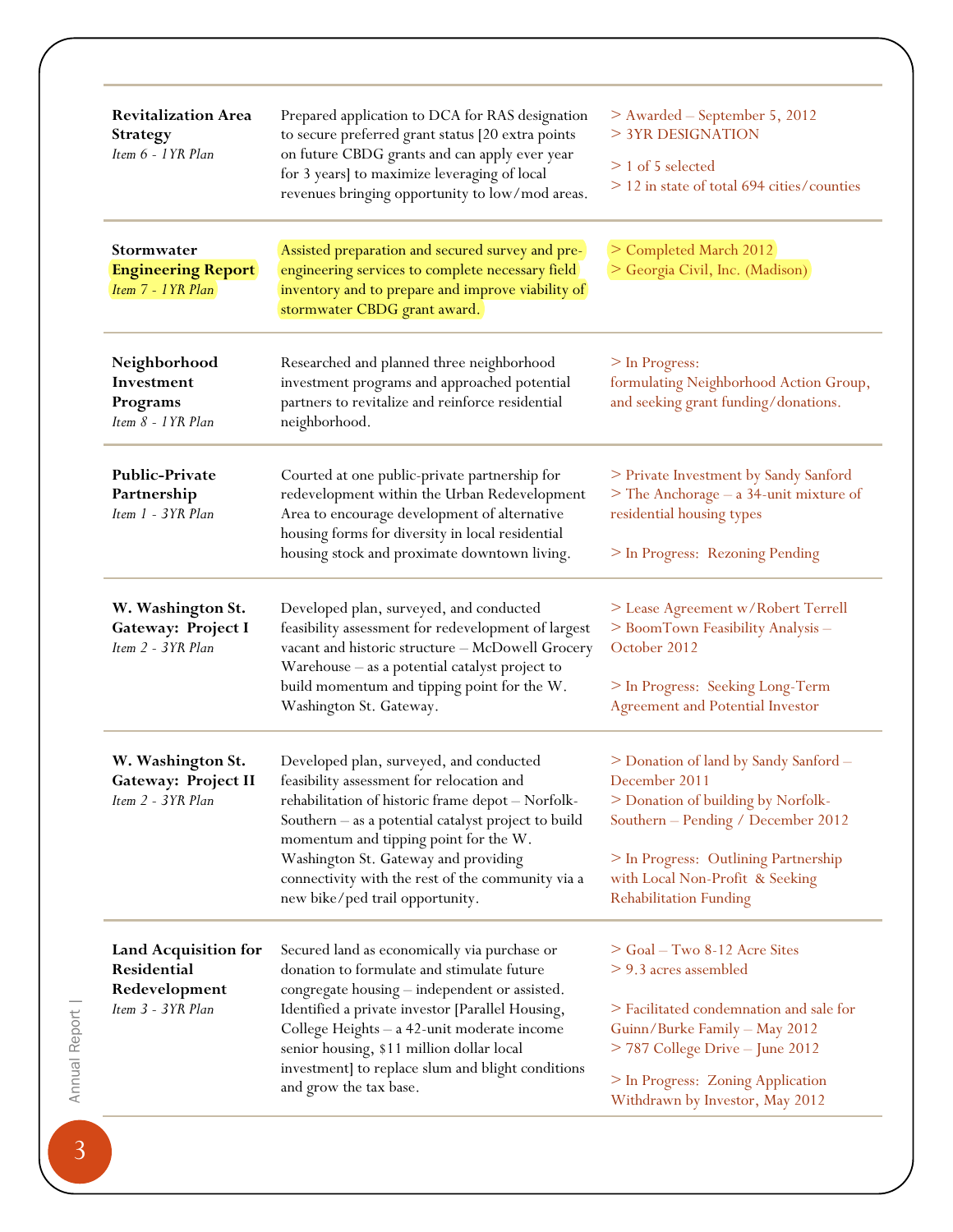# Annual Report

2013-2014

#### **DOWNTOWN URBAN REDEVELOPMENT AREA (DURA)**

*This document specifically addresses accomplishments, progress, and disposition of work plan items from July 2013-June 2014. Please note that information on progress beyond the fiscal year to date is also included so the content may be as current as possible.* 

> Monica H. Callahan, City Planner Downtown Development Authority of Madison December 31, 2014